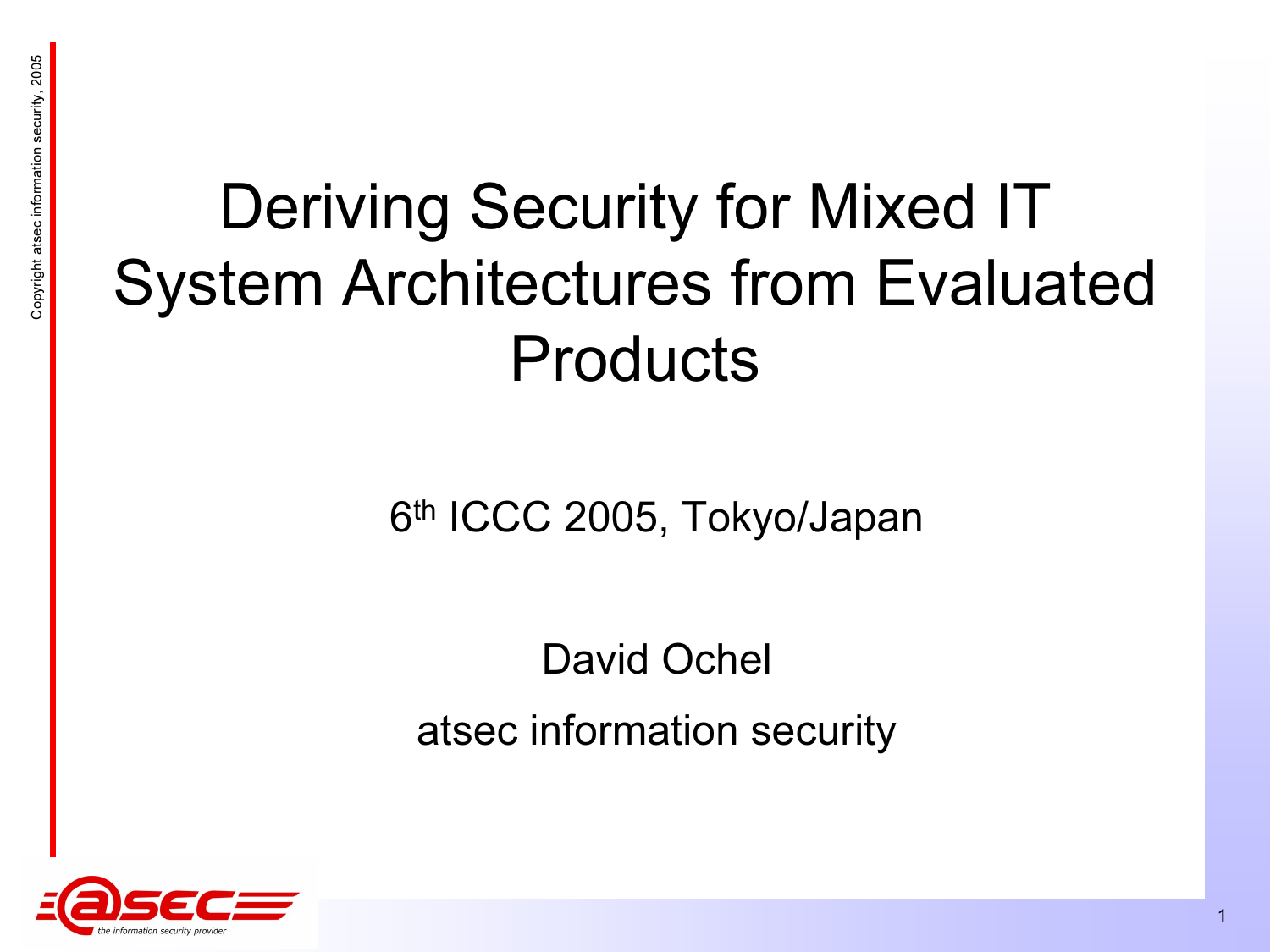- Copyright and Copyright and Security does not stop with the evaluation of individual products:
	- – Product evaluations are an important input for the information security management of a consumer's global systems.
	- => How can consumers, developers, and the CC community contribute to the enhancement of system security?

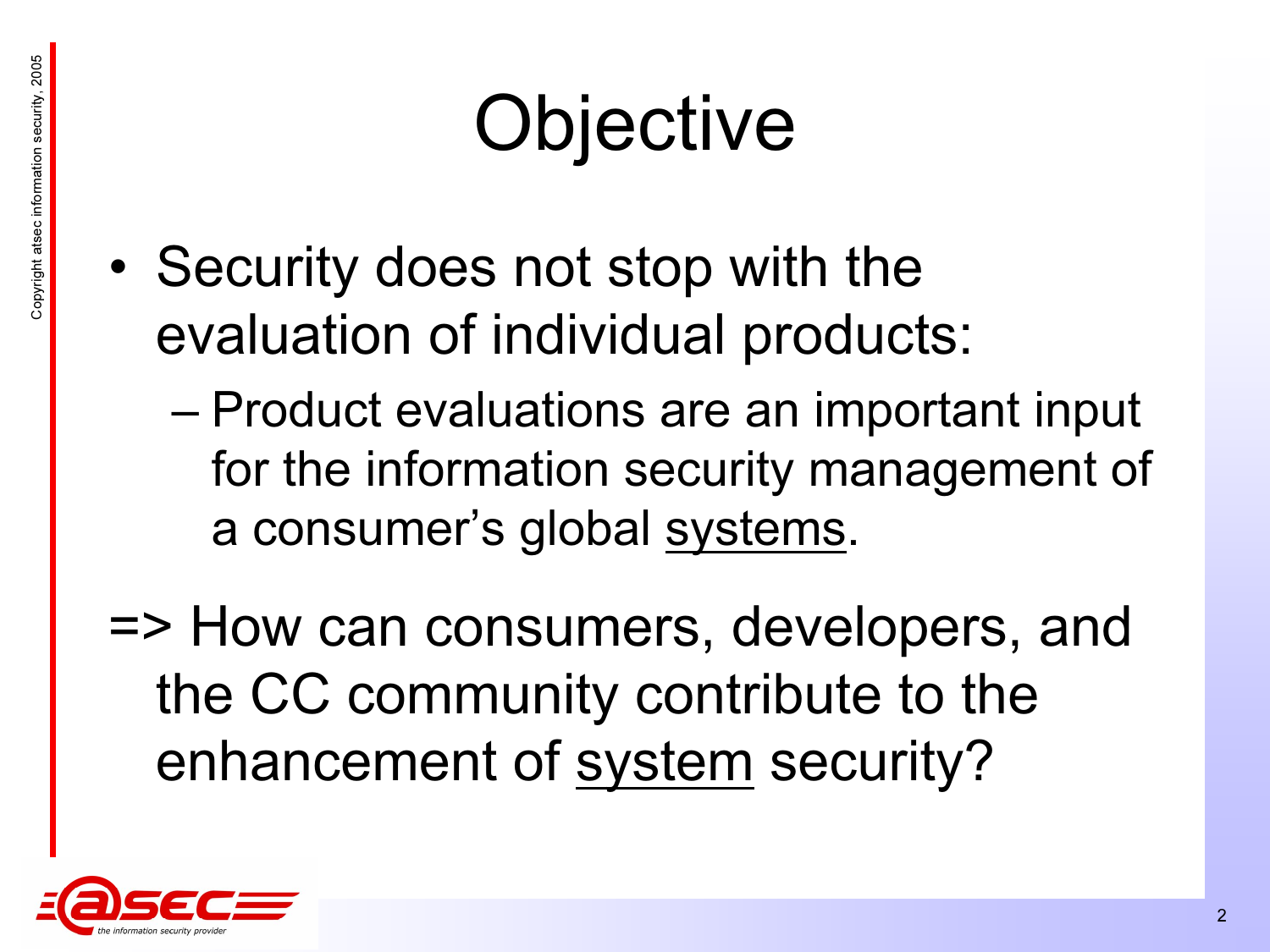- ENERGY COPYRIGHT AGENDA<br>
FRANCE INTRODUCE Example System<br>
Architecture and Information Example
	- Architecture and Information Flow
	- Some Security Functions
	- Some Potential Threat Vectors
	- Potential Remedies
	- Identify Opportunities to Enhance System **Security**
	- •Questions and Answers

(This slide set contains animations, some content will be lost in printed versions.)

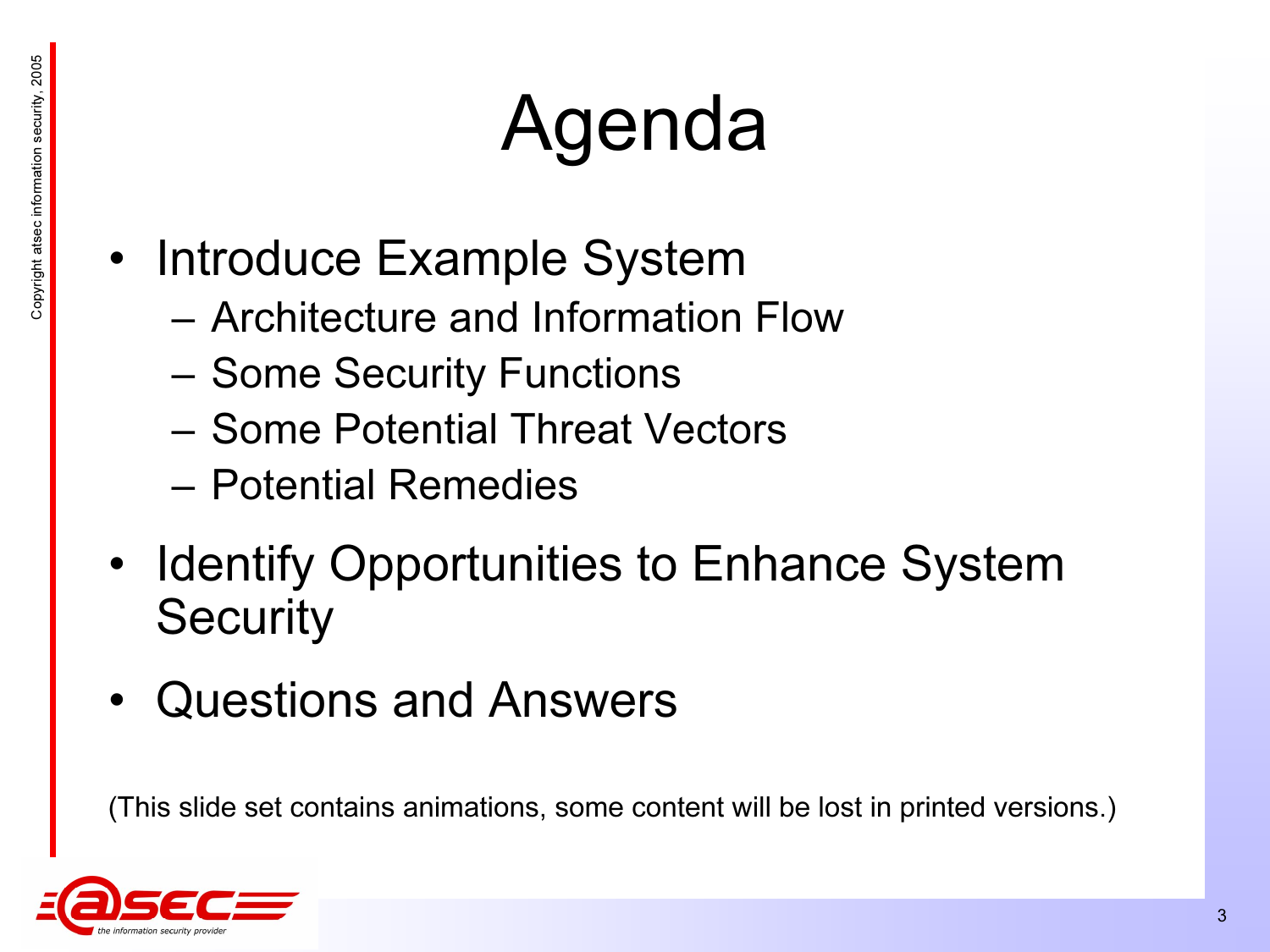# Example System – Distributed<br>Access Control Enforcement<br>• Problem: – Enforce a common access control policy throughout a

- - number of systems
	- Example: limited to web-based access
- $\bullet$  Example Solution: Access Control Framework
	- Central, application-independent policy server computes access control decisions ("Access.D" component)
		- in addition, in our example system a central LDAP daemon hosts the user registry and performs authentication of users
	- Distributed, application-dependent resource managers enforce access control decisions ("Access.E" component)
		- can be arbitrary resource; in our example: web proxies
	- Compare to ISO/IEC 10181-3: separation between decision and enforcement functions

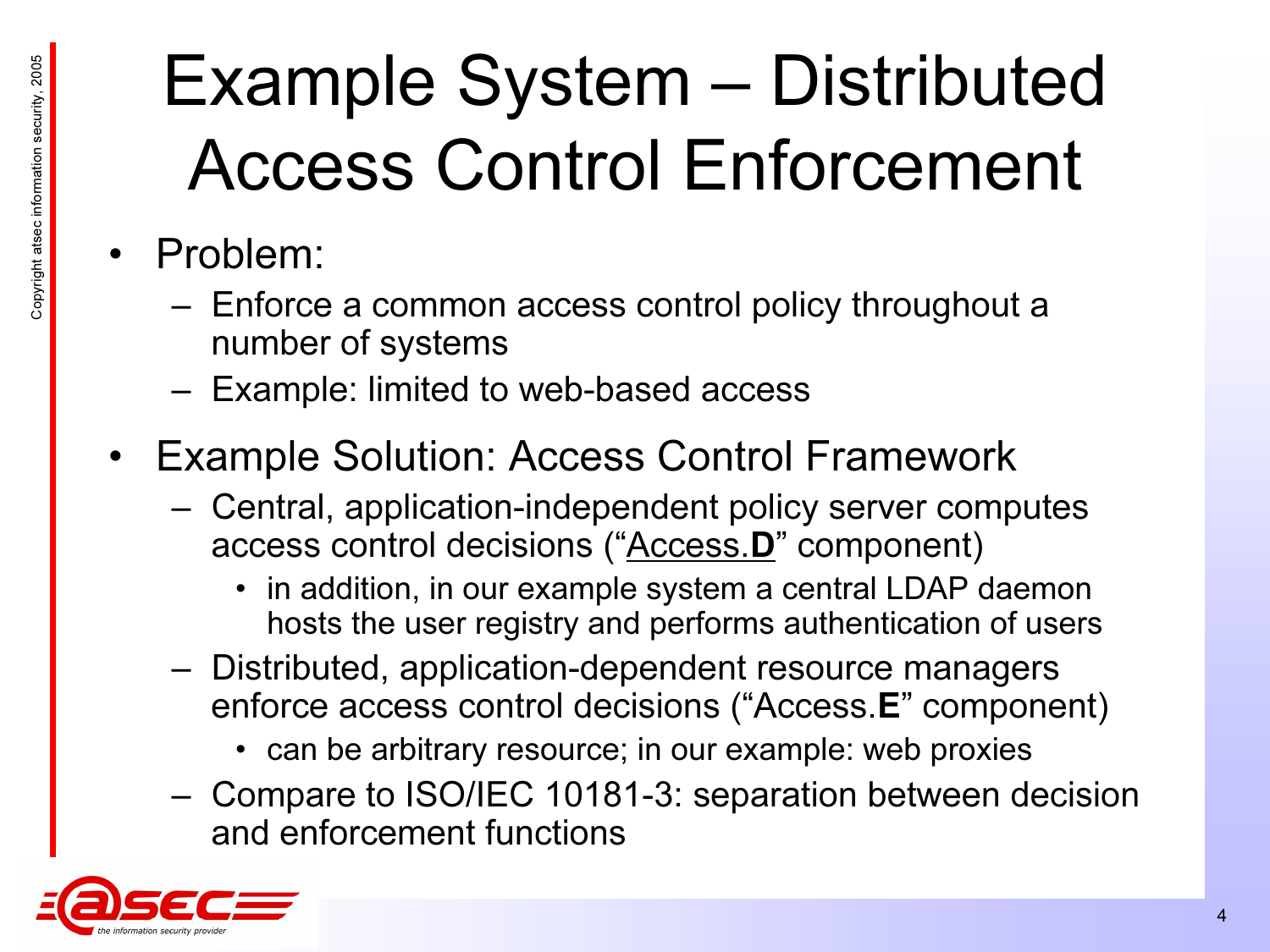### Example System –<br>Architecture & Information Flow<br>Request<br>Example System –<br>Example System –



formation security provide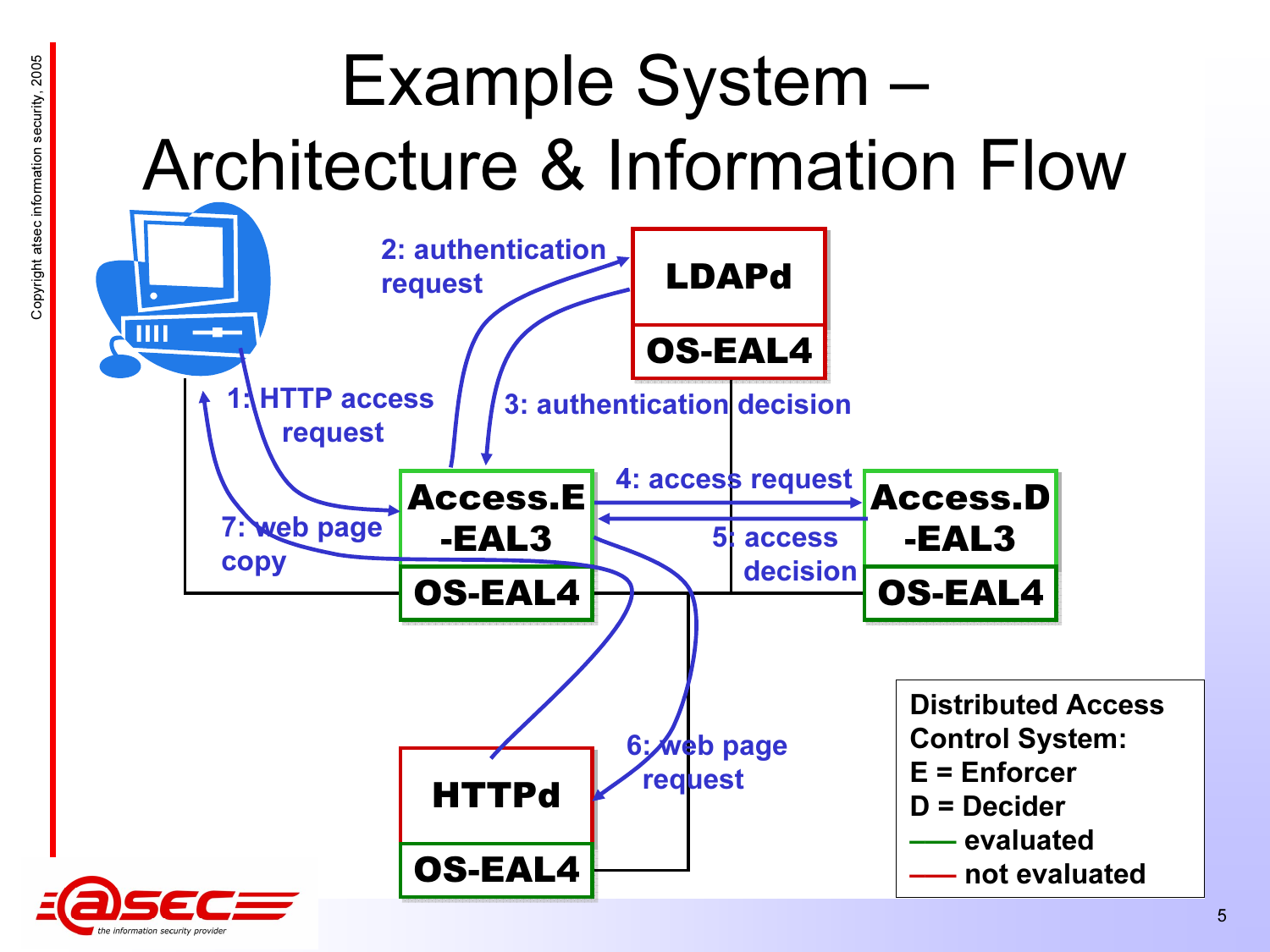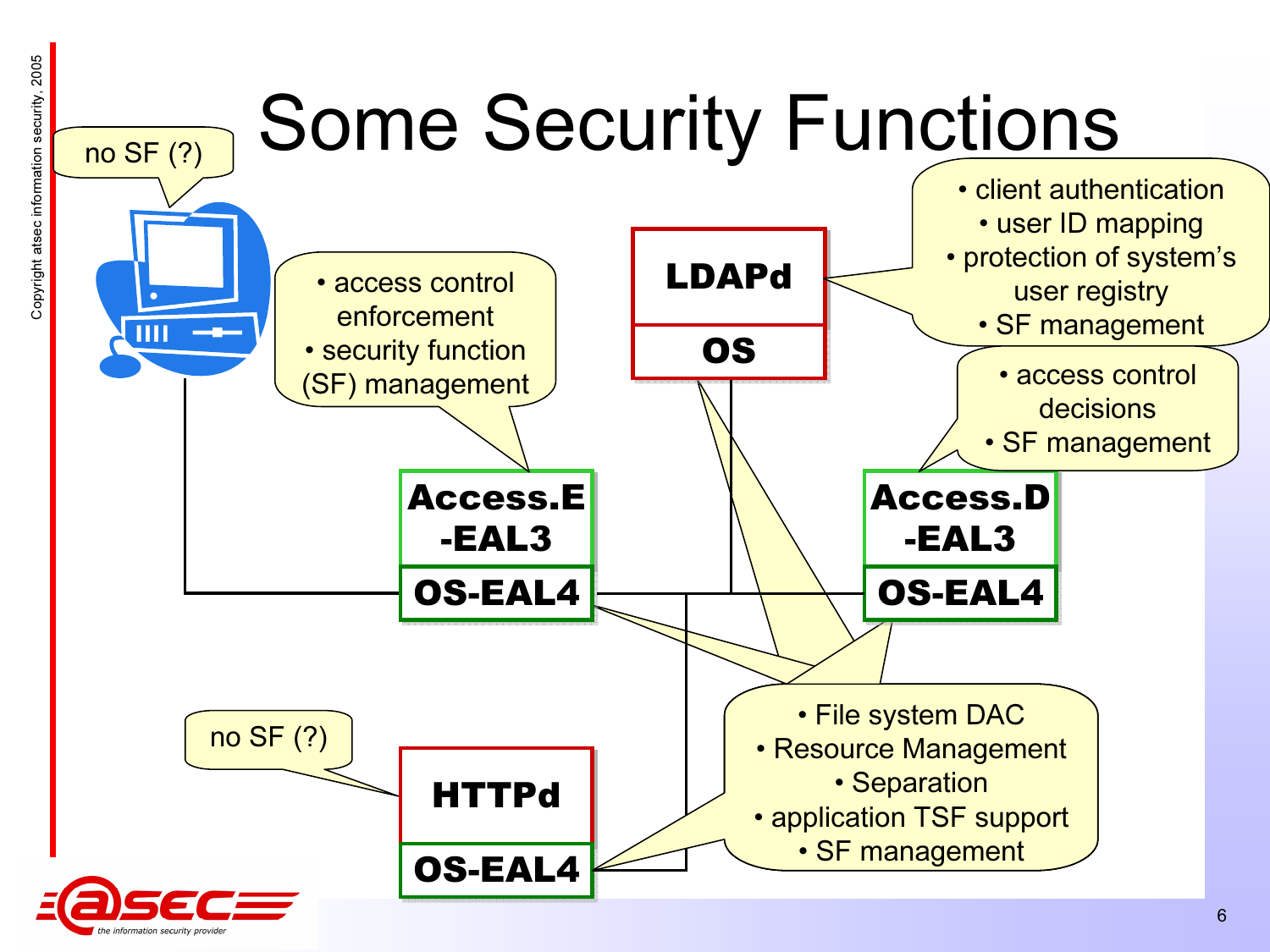### Some Potential Threat Vectors



information security provider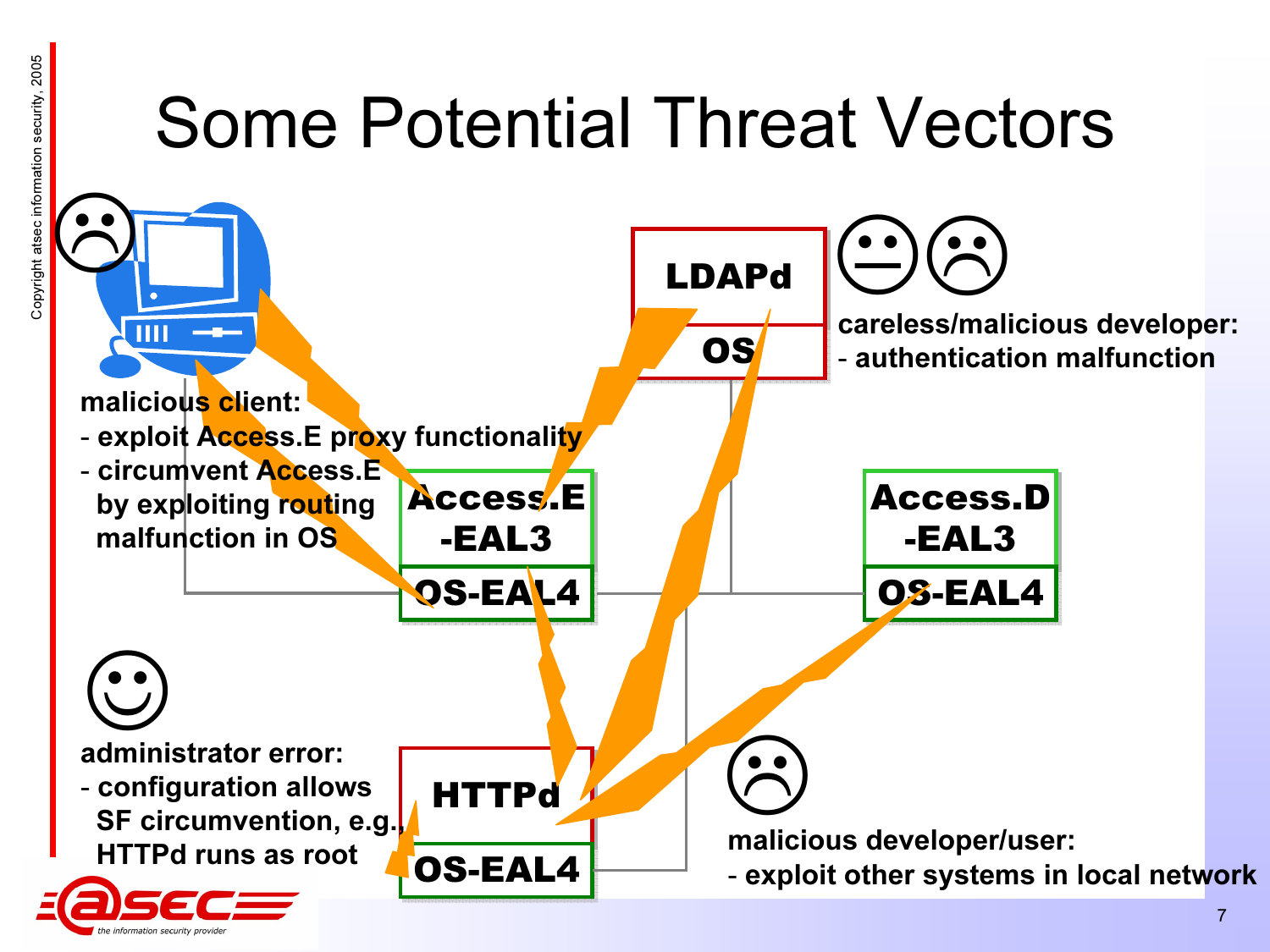### Remedy by optimized use of<br>evaluated systems<br>EAL3



nformation security provider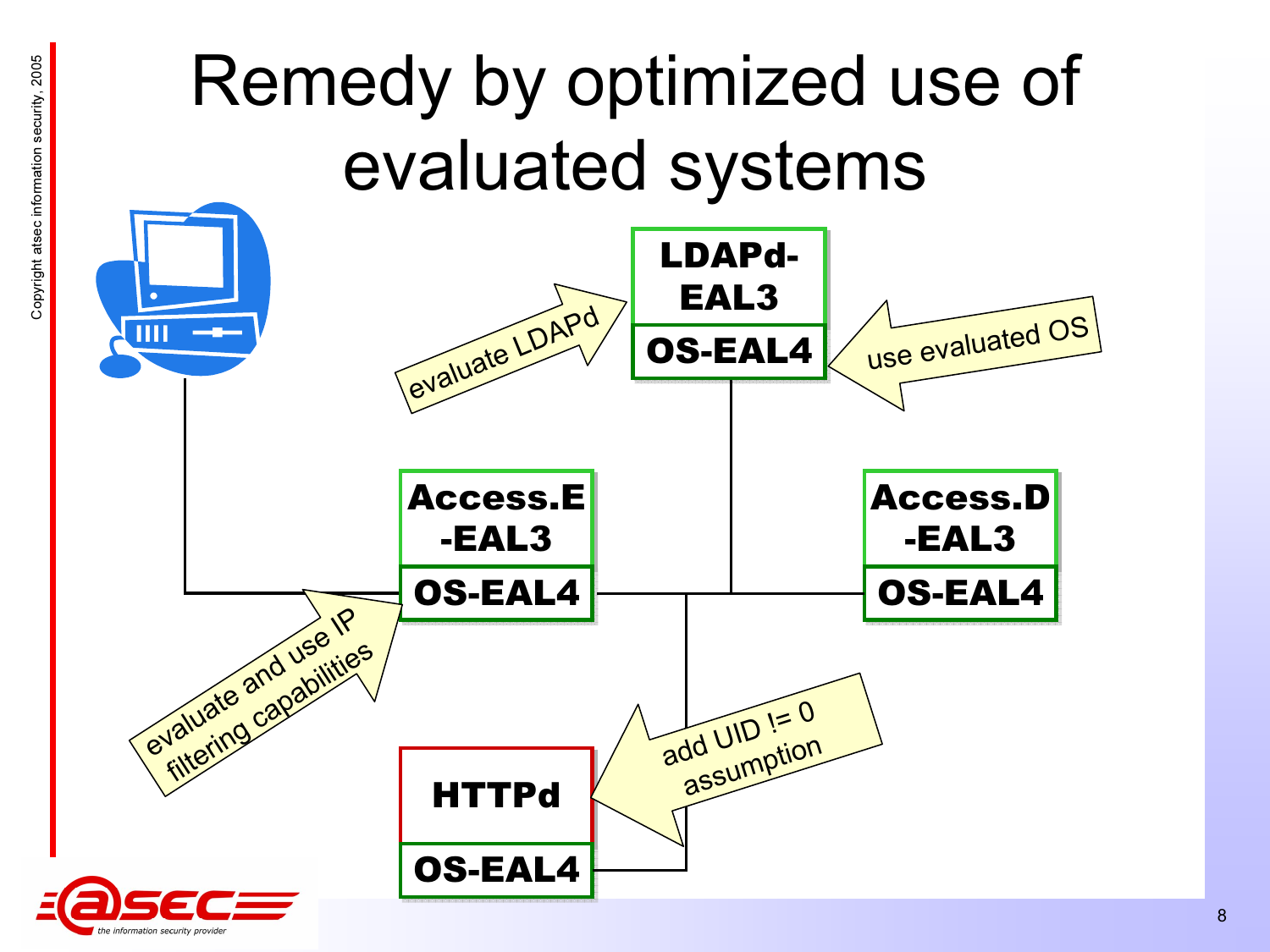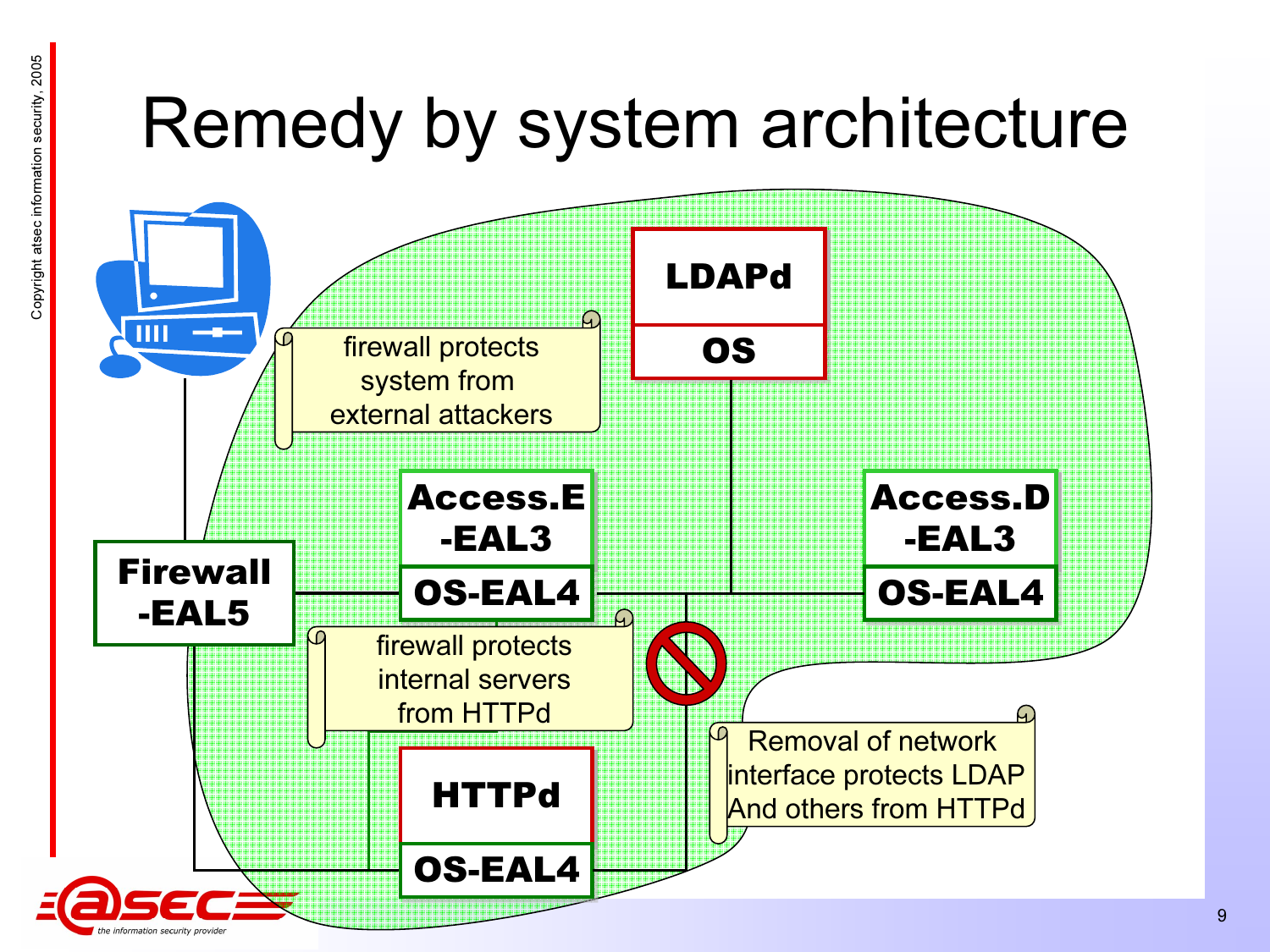# **Coundup:**<br>Comportunities Roundup:<br>Beveloper Opportunities • Enhance evaluated configurations of products:

- - Harmonize TOE configurations so that they do not "bite" each other
		- more difficult when several developers are involved
	- Evaluate all security functionality and relevant interfaces offered by the product
	- Allow flexible configurations
	- – Address TOE integration aspects
		- for example, define functional requirements for the IT environment, and meet those specified by others
	- – Work with consumers in determining useful configuration

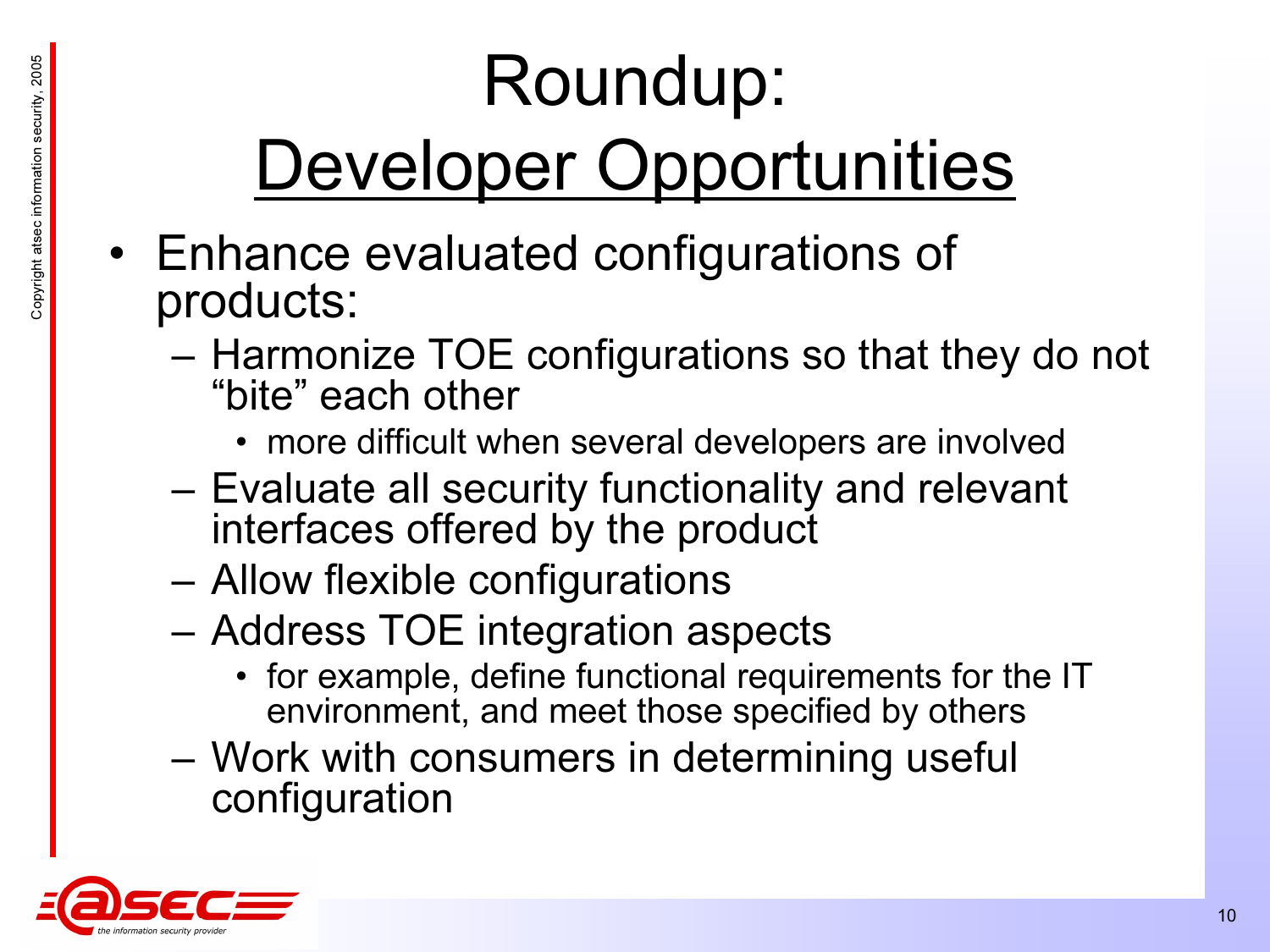# **Consumer Opportunities**<br> **Example Supportunities**<br>
When assembling systems:<br>
Where are italy we are italy to a sure it for a

- Where available, use evaluated products for systems with security functionality
- Identify threats
	- to (evaluated) security functions
	- to user data
- Perform risk analysis and mitigate by
	- system architecture
	- organizational policies
- Report problems with the evaluated configuration to the developer

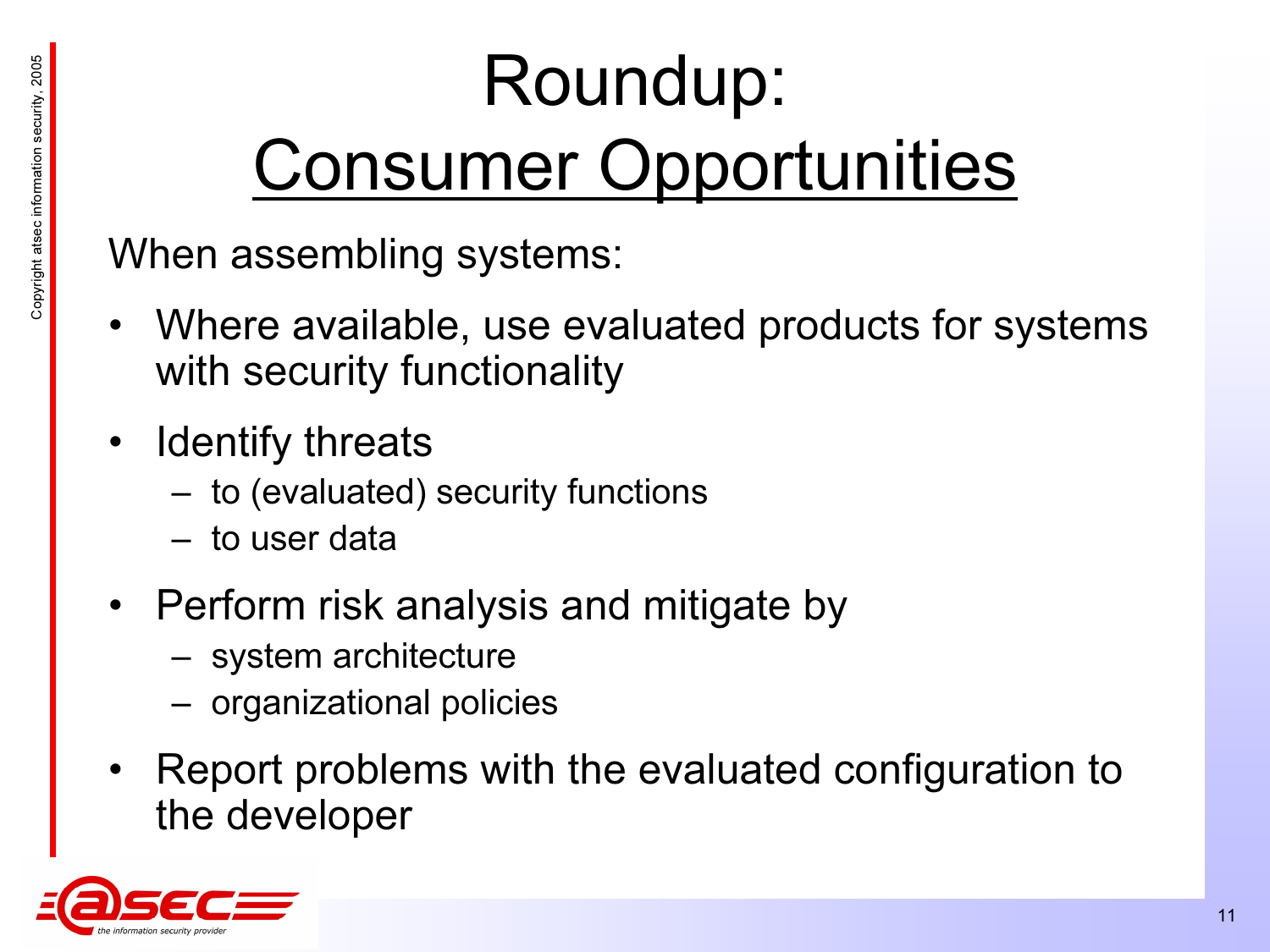# $\begin{array}{c} \begin{array}{c} \begin{array}{c} \begin{array}{c} \begin{array}{c} \begin{array}{c} \begin{array}{c} \begin{array}{c} \end{array} \end{array} \end{array} \ \text{C}\ \text{C}\ \text{Commutity} \ \text{Opportunities} \end{array} \end{array} \ \begin{array}{c} \begin{array}{c} \begin{array}{c} \end{array} \end{array} \end{array} \end{array} \end{array} \end{array} \end{array}$

- subsets
- Encourage developers to address TOE integration issues
	- similar to component evaluation approaches: provide input for the consumer's system-wide risk analysis
- Develop framework for easy and effective system evaluations
	- again, there may be analogies to the concept of re-using component evaluation results